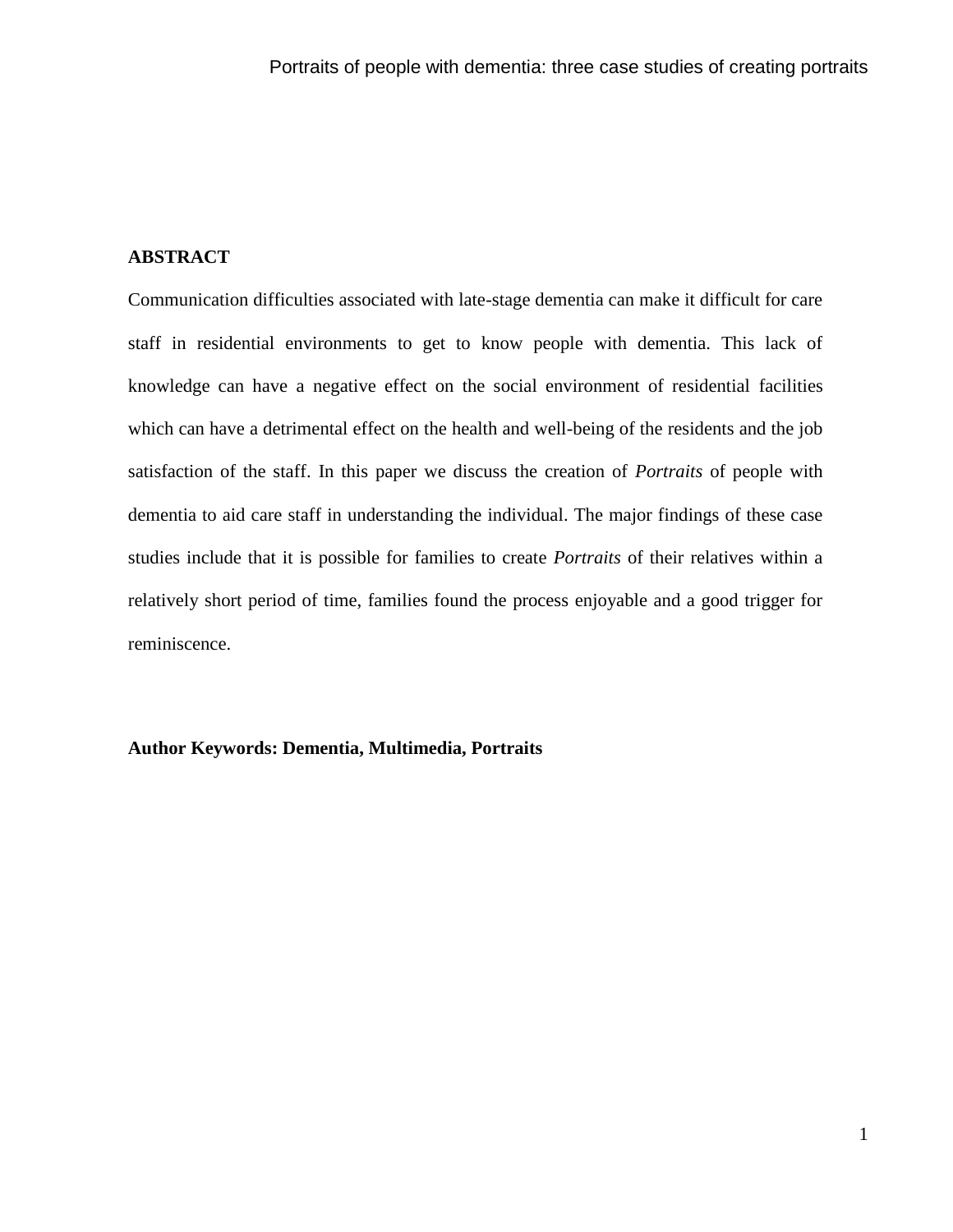# **INTRODUCTION**

The social environment in residential homes is essential to the quality of care and quality of life for residents (Ward *et al.* 2005, Ward *et al.* 2008, Caris-Verhallen *et al.* 1997, Burgio *et al.* 2001, Armstrong-Esther *et al.* 1994, Nolan *et al.* 1995, Vasse *et al.*2010). In many instances interaction with the care staff will be the only social contact for many residents. Despite this, there is considerable evidence showing that there is a severe lack of staff-resident interaction. The issue of staff-resident interaction has been investigated since the 1970s (Vasse *et al.*2010, Ward *et al.* 2008), but current studies (Ward *et al.* 2008) show that the levels of interaction are still the same despite 30 years of research. Residents with dementia spend an average of just 10% of the day in direct communication with others and 2.5% of the average day is direct contact with care workers (Ward *et al.* 2008). Of all carerinitiated interactions 77% are task-based encounters and only one-third of contact between staff and residents in care homes involves verbal exchanges (Ward *et al.* 2008). As Ward *et al.* (2008 p635) note "*Thus, silence is the dominant mode of caring encounters*." Armstrong-Esther, *et al.* (1994) found that patients with dementia spent 45% of their time engaged in solitary activities, and Ward (2005) reports that verbal input from residents was often not encouraged and rarely required. Furthermore, Caris-Verhallen, *et al.* (1997) state that the different agendas of staff and residents affects social interaction; residents want to continue the interaction with social talk as opposed to the nurses' need to hurry up because they have work to do. Edberg, *et al.* (1995) mention the fact that, in some cases, it seems the patient continued their vocal interaction with the nurses even though the nurses had left (unpublished observation). Despite this clear lack of social interaction Armstrong-Esther, *et al.* (1994) found that nurses of various grades ranked talking to elderly patients as enjoyable, important, rewarding and an objective for themselves.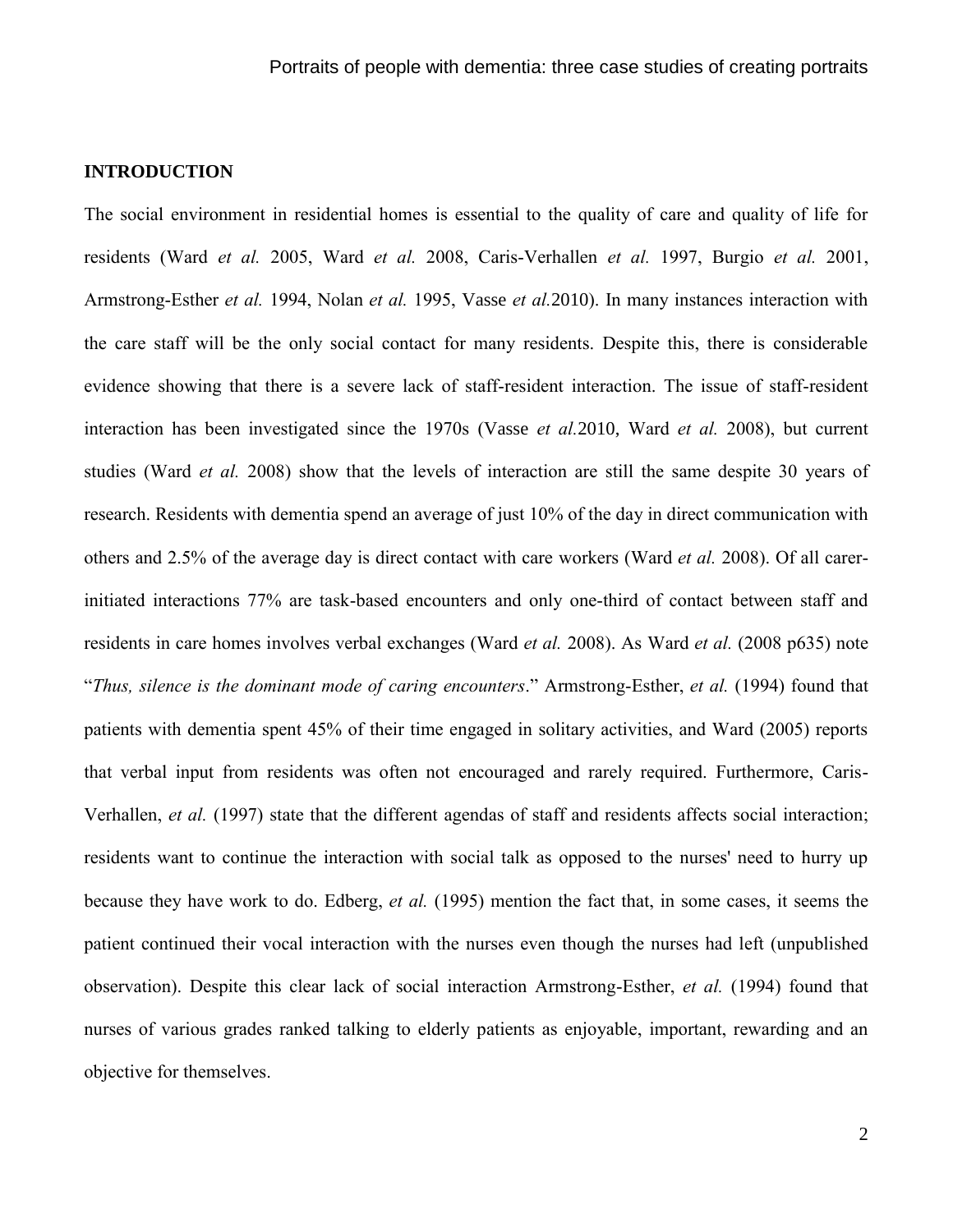### Portraits of people with dementia: three case studies of creating portraits

Ward, *et al.* (2005) discuss the fact that there is an identifiable structure to most resident-staff interactions: an opening, signal of intent, accomplishment of task and closing. There is no social interaction involved during these interactions with many being carried out non-verbally. Research suggests this standardised format of interaction and communication is due to the experience of completing certain tasks on such a regular basis that this leads to the accompanying communication becoming part of the standard routine also. What is important to note is that this type of communication or interaction is structured around specific care tasks determined by the needs of the individual and the schedule/routines set out by the care environment. If social or informal discussions happen during the formal interactions it is serendipitous rather than an integral and expected component.

In this paper we will present a system called *Portrait*. The overall goal of *Portrait* is to help care staff get to know a person with dementia as a person given the limited time in their work schedules achieving this goal requires families to populate this data. However, before care staff can actually use the system, it must be populated with content foreseen as being created by family members or the person him/herself. This paper reports a study examining the creation of content for *Portrait*. Earlier work has reported on usability testing and feedback from care home managers (Webster, Fels, Gowans & Alm, 2010; Webster, Fels, Gowans, & Hanson, 2011). Here we report case studies conducted with families of people with dementia who live in care home environments by examining the processes involved in populating *Portrait*.

# **BACKGROUND**

Person-centred care is a term widely used within the community of dementia care. Kitwood was the first person to use the term "person-centred" in relation to the care of people with dementia (Brooker, 2004). Kitwood (1997) said that he used the term "person-centred" to bring together ways of working with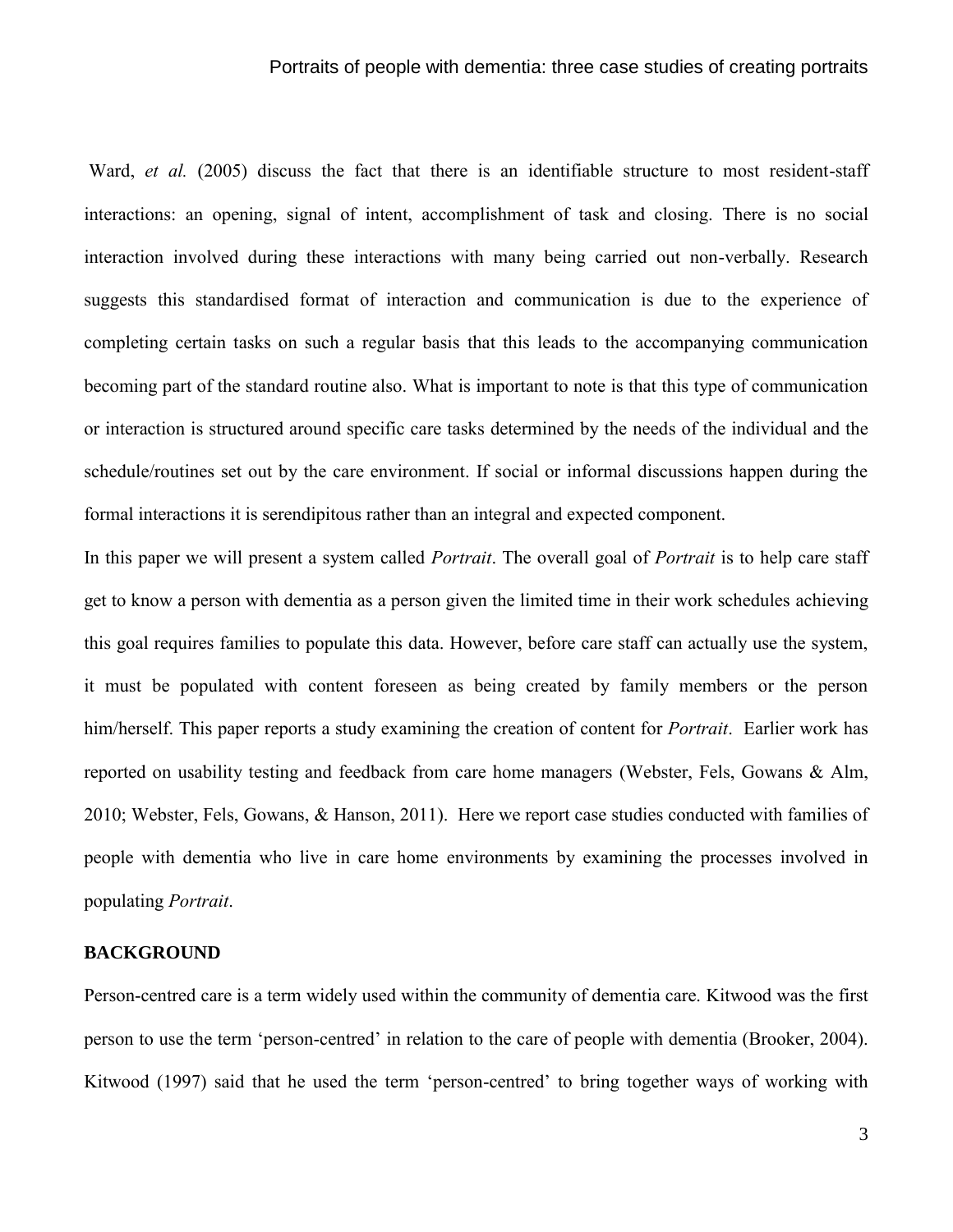### Portraits of people with dementia: three case studies of creating portraits

people with dementia, to emphasise communication and relationships. While the umbrella term, personcentred care, can mean a number of different subtle ways of working with people with dementia, the critical and common element is that there needs to be an individualised approach to the care of each person with dementia (Brooker, 2004).

Healthcare professionals have increasingly been encouraged to move away from traditional taskoriented models of care to person-centred care which emphasises the patient"s perspective, experiences and needs (Timothy, 2003). The term person-centred care has also become synonymous with good quality dementia care with any new approach having to "claim to be p.c. (person-centred) in order to be p.c. (politically correct)' (Brooker, 2004).

Kitwood (1997) presents a person with dementia as a person in the fullest sense: he or she is still an agent, one who can make things happen in the world, a sentient, relational and historical being. Staff caring for people with dementia can face an impossible job, trying to provide a positive environment, with low staffing levels and large groups common practice in care homes. Staff can struggle to balance the social needs of an individual with that of the person"s physical needs and the group as a whole. Marshall (2001) discusses the difficulty involved in providing good quality dementia care with residents because there can be communication and interaction difficulties, high levels of incontinence, problems with eating and impaired abilities. These difficulties plus the fact that staff often do not have the time, or the energy, to provide more than the basic physical needs, means "*It is all too easy to blame the dementia for the extent to which patients spend their time sleeping or sitting apathetically around the walls of the communal areas. In a sense dementia lets staff at all levels and those responsible for quality of care, off the hook.*"(Marshall, 2001, p.2). What is needed then is ways to enable staff to add the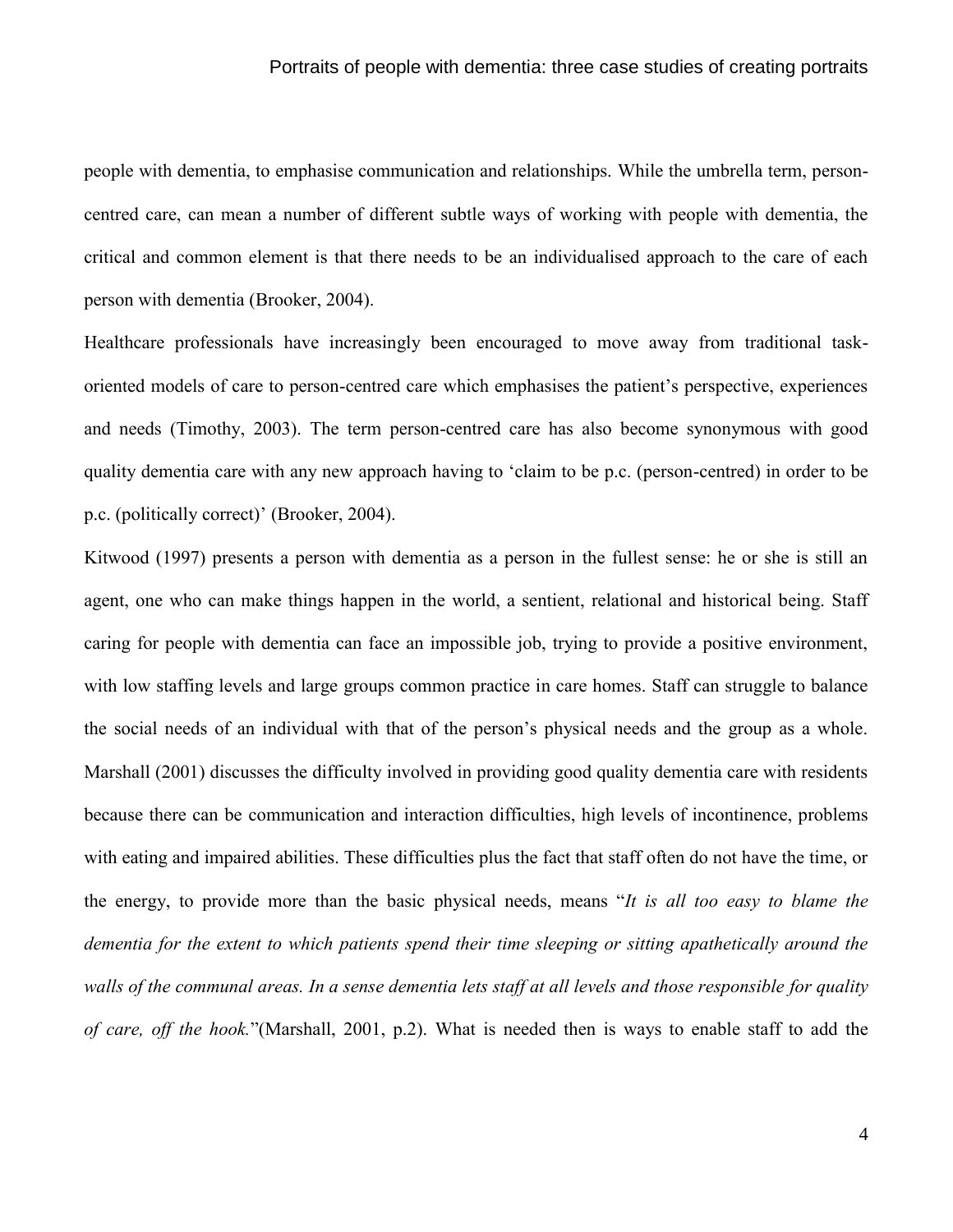informal elements into their communication strategies that are comfortable and interesting too all involved.

### **CURRENT TRENDS IN DEMENTIA CARE**

Current practices that attempt to promote the person-centred approach to dementia care include reminiscence work, care plans, life stories and memory boxes.

Reminiscence is the act of remembering or recalling past experiences and is an activity that is commonly undertaken in care homes. It takes advantage of the fact that the long-term memory of a person with dementia may be relatively intact even when their short-term memory is severely affected (Alm, *et al.,* 2004). Reminiscence can take many different forms. It can be carried out as a group activity with objects, photography or music to stimulate discussions about past events, traditions or places within the group. It can also involve life review stimulation and oral history (Bender *et al.* 1999, Davis *et al.* 2010). Regardless of how it is implemented, Bender, *et al*, 1999 showed that reminiscence can have positive effects for the person with dementia and the care staff.

Life stories, memory books, and scrap books are all documents that are produced with photos and stories relevant to the life of a person with dementia for the purpose of reminiscence. Life story books are filled with a person's experiences, achievements and life history. They can be used to help the person with dementia remember past events, to aid conversation with relatives and carers, to involve families in the care of a person with dementia in a positive way and to remind carers that the person had a full life before entering a home. Past life experiences and a person"s history can help care staff to better understand current patterns of behaviour, to encourage interaction between care staff and residents and to help care staff see beyond the disease (Kennard, 2006). There is a limited amount of research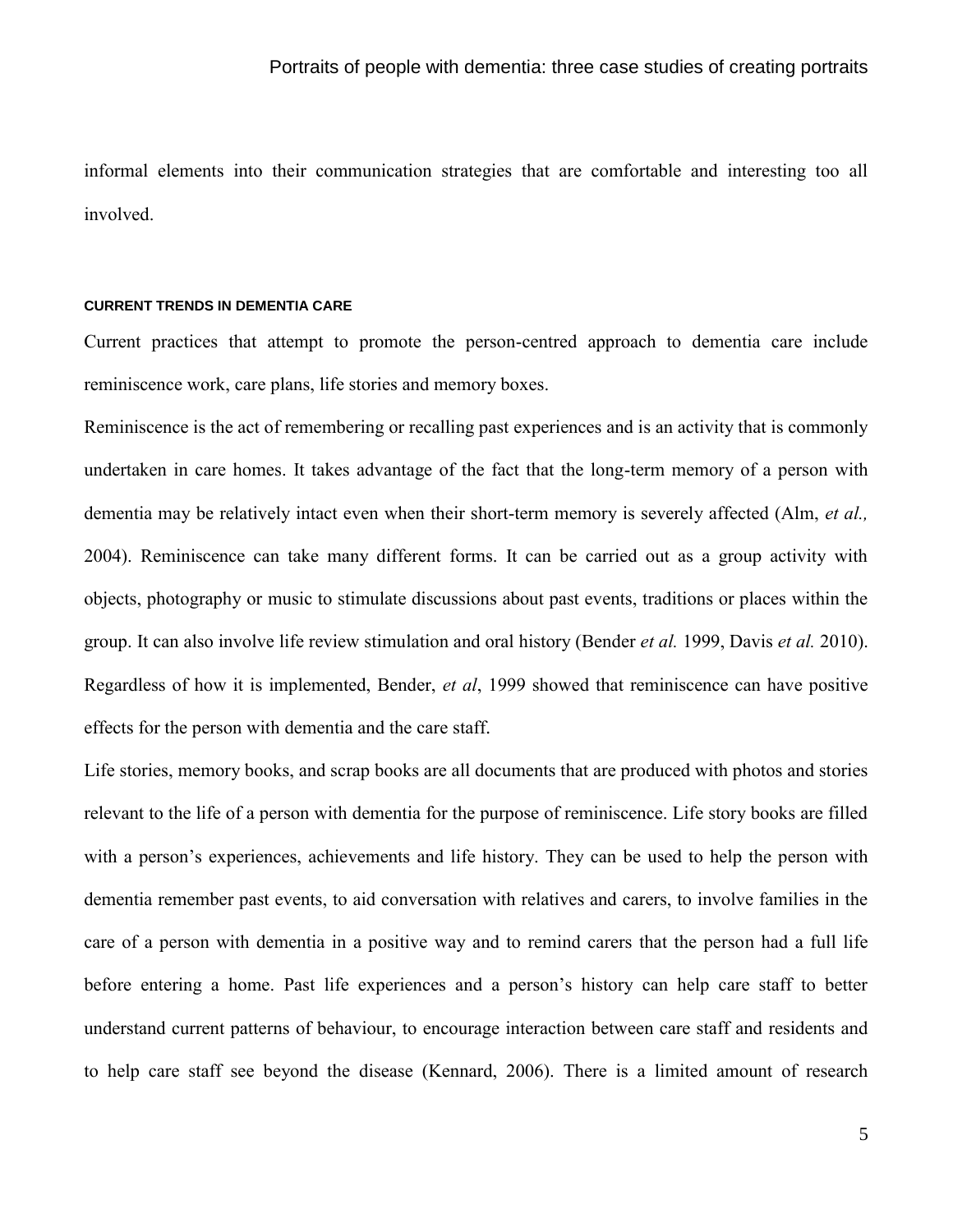investigating care staff-family relationships in long-term care settings (Duncan & Morgan, 1994, Haesler, Bauer, & Nay, 2006) despite family involvement having a strong positive effect on resident's well-being (Haesler *et al.*, 2006). For family involvement to be successful within the care environment Duncan & Morgan (1994) state that the family"s efforts must be integrated within care staffs formal routines.

Care plans or Personal plans tend to hold little information on the service user"s personality or life, focusing instead on the physical care of a service user as opposed to their social needs. They are legally required documents created for each person who is entering a care home (The Social Care and Social Work Improvement Scotland (Requirements for Care Services) Regulations, 2011). The care plan contains information about medical history, hospital history, risk assessment (for lifting and handling, health and safety, infection control etc.), weight charts, fluid charts, blood pressure charts and daily nursing plans. These plans focus on actions designed to solve or minimise existing problems. They describe systematic processes to meet all the needs of the service user.

To date most work on tools for dementia has focused on solutions for the person with dementia, not on solutions for the caregiver. For example The *Computer Interactive and Conversation Aid (CIRCA)*  software (Alm *et al.* 2004, Alm *et al.* 2007) and *Multimedia Biographies* (Smith *et al.* 2009, Damianakis *et al.* 2009, Baecker *et al.* 2006) allow people with short-term memory loss associated with dementia to draw on reminiscences to converse with relatives and carers. *Biography Theatre* is an in-home ambient display designed to be placed in the home of a person with Alzheimer's disease. It shows the person's digital life history in the form of music, photographs, movies, and narratives (Massimi, *et al.,* 2008). All of this work is focused on communication or reminiscent support for people with dementia rather than by care staff to understand important social or personal information about the individual with dementia.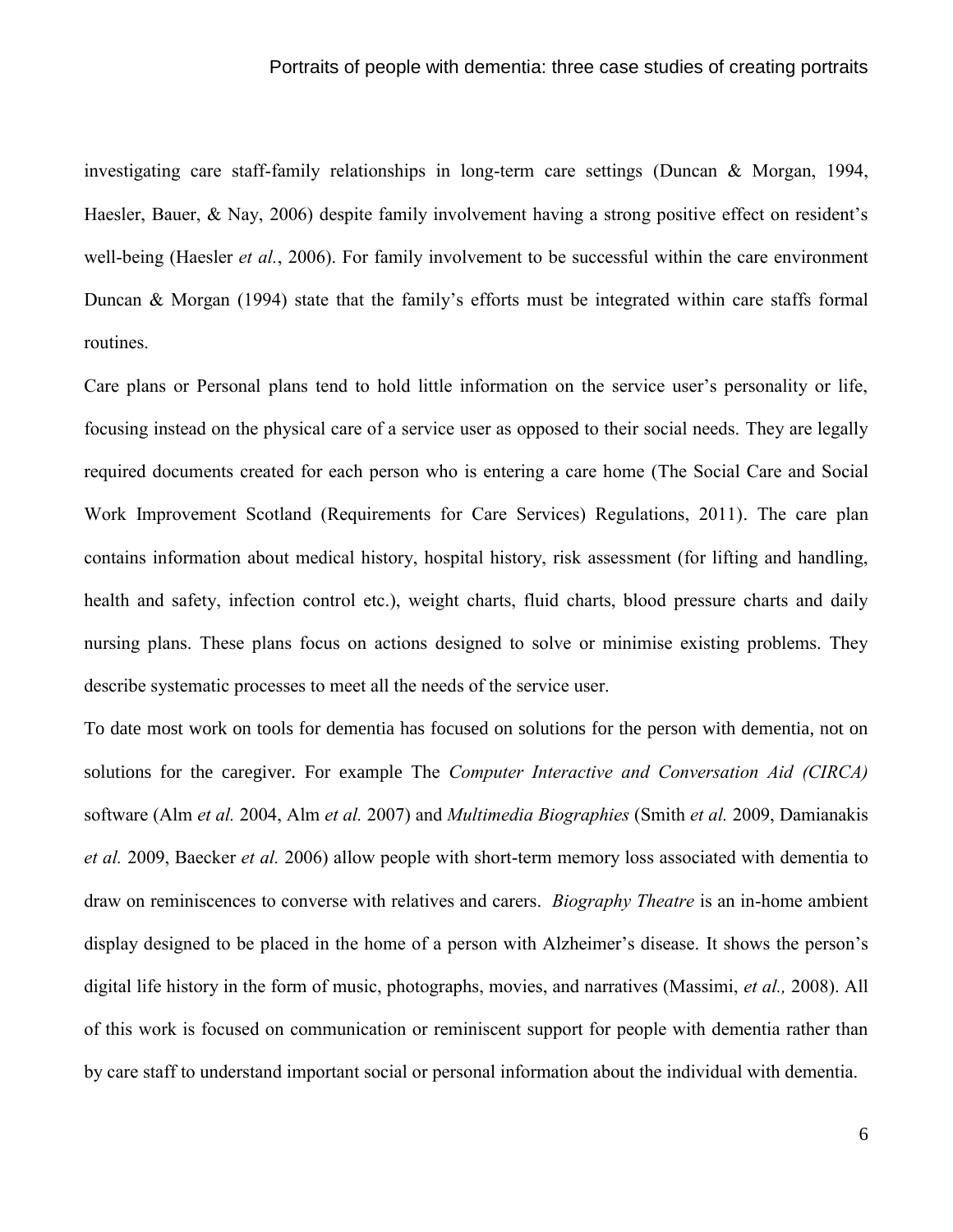None of these projects specifically focused on looking at the processes involved in gathering the information for such *Portraits* or how families identify which information to include.

# **FAMILY CASE STUDIES**

The *Portrait* system consists of a multimedia portrait for individuals with dementia who live in a care environment. It is intended to be used by the care staff in that environment to gain an initial understanding of that person's life prior to entering care and to learn more personal information about their needs and habits. The *Portrait* system contains important but limited personal and social information about the people with dementia for their care staff to access. Specifically, each portrait contains information about the person's key life events, family, important things to know, preferences, and hobbies and interests. The portraits are presented on a combination touch screen/computer system and are designed to be used for about three to five minutes (see Webster *et al.*, 2010; 2011 for further description and images). However, it was uncertain as to whether persons with Alzheimer's and their families would be willing to complete portraits. Further, we wanted to understand the effort and resources required to populate a portrait in order to determine the feasibility of implementing the *Portrait* system as a stand-alone entity and any training materials for families or individuals that might be necessary.

A study with families of people with dementia who live in a care environment was thus carried out to examine:

a) How would the information required for populating the *Portrait* system be collected?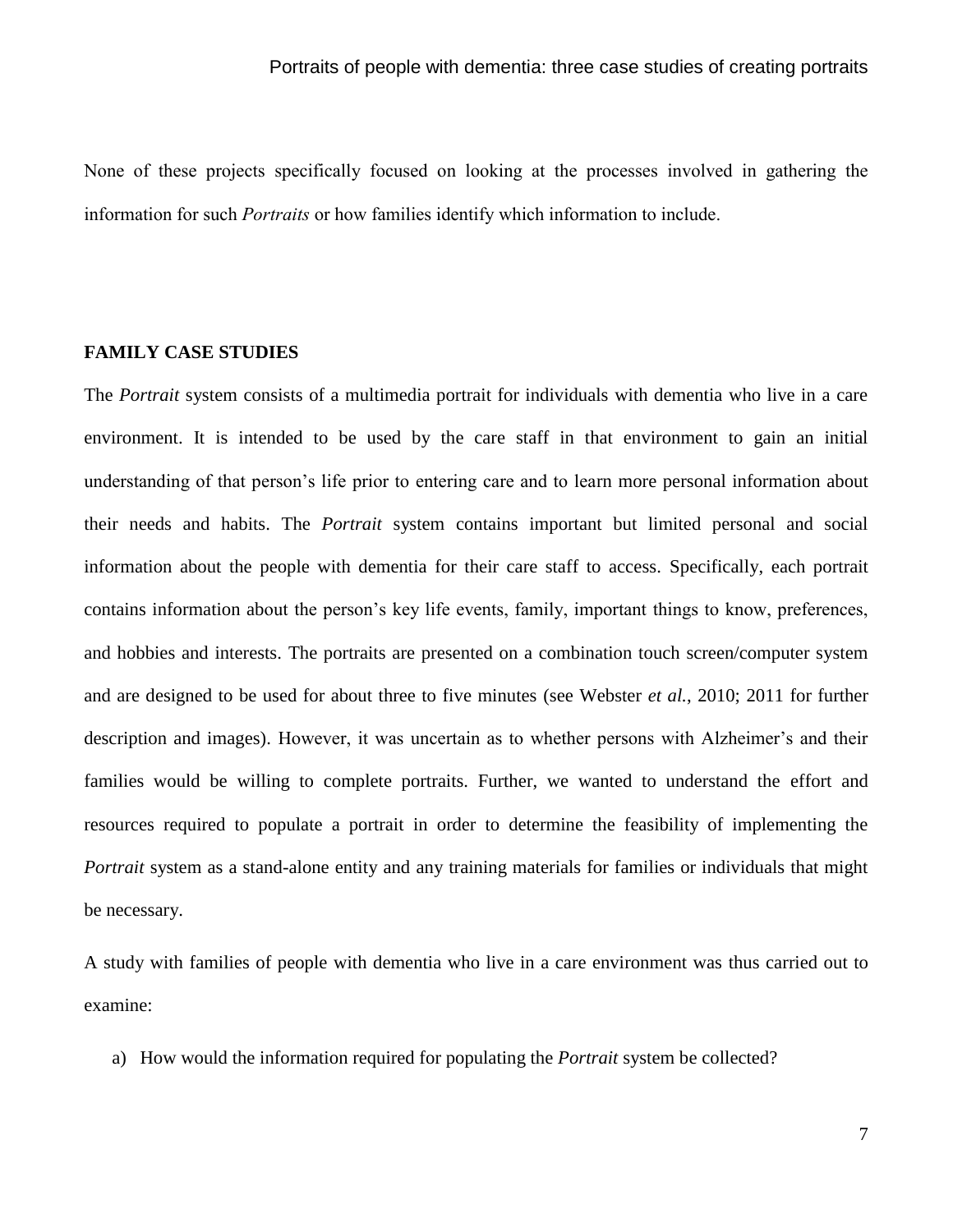- b) Who would be involved in this collection process?
- c) How time consuming and difficult is populating *Portrait*?
- d) What information would be included in the *Portrait*?
- e) Is it possible for family's to create *Portrait's* of their relative?

Participant families for the study were recruited from the population of residents in two care homes belonging to the same care group. The study was approved by the University of Dundee ethics committee which was acceptable to the care group operators.

As people with late-stage dementia can have communication difficulties and due to ethical issues, the researchers recruited the families to take part in the study rather than the people with dementia. To ensure there was no disruption to the person with dementia's daily activities or health care the researchers only interacted with the families.

As *Portrait* is for people with late-stage dementia living in care environments it is likely that in many (perhaps most) of the cases the *Portrait* of the person will be created not by them, but by a family member. While it could be hoped that the family's information about the person accurately represents the person's life and preferences, it can be imagined that if the person were writing their own portrait some of the information would be different. In this respect, future research should seek to have persons newly diagnosed with dementia involved, to begin capturing important information about their lives.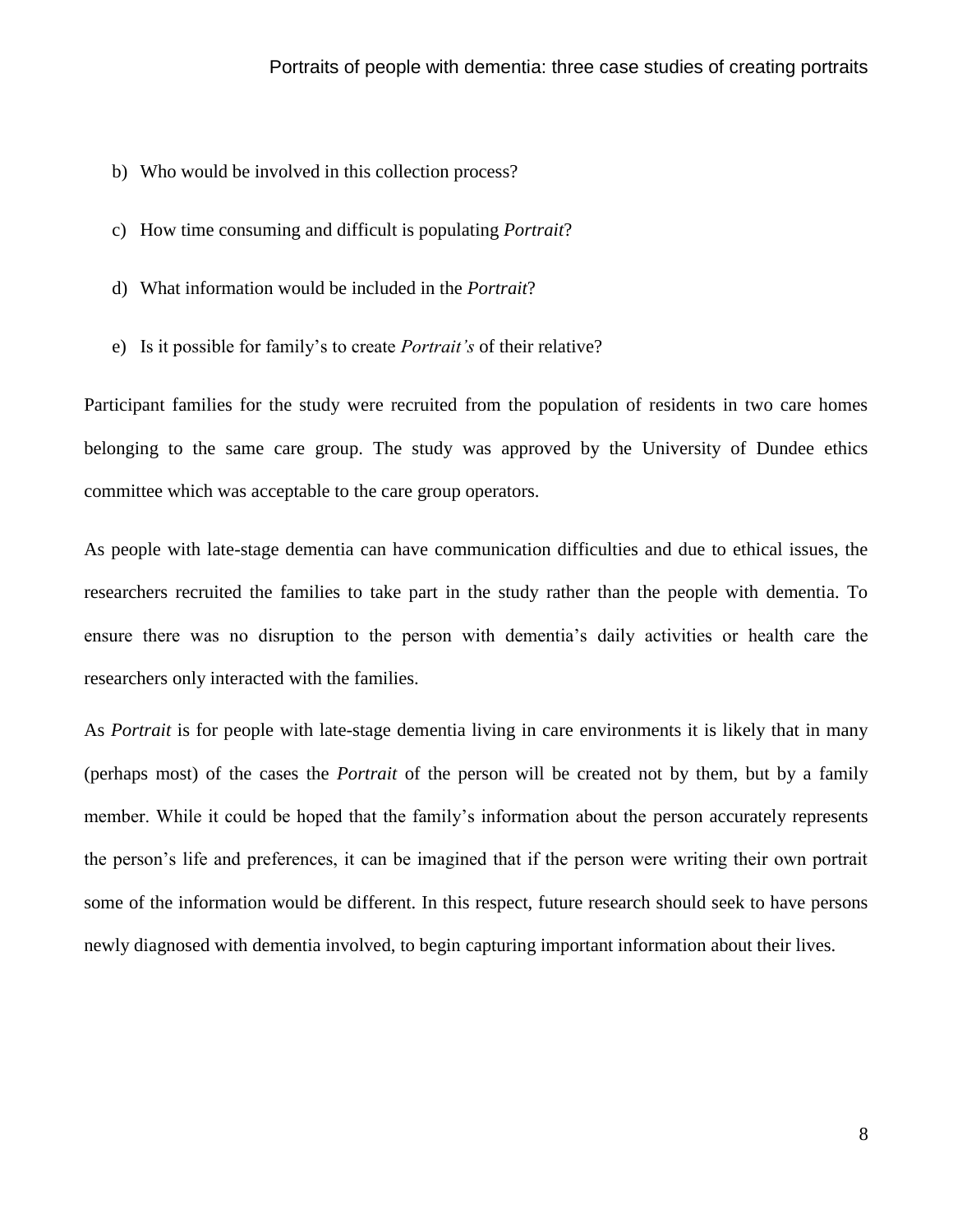#### **METHOD**

Participants were recruited through their relative's respective care home through a 'Relative's Meeting' held at each care home. In this meeting the *Portrait* system was introduced in a demonstration and then families were shown the *Portrait* Creation Pack' which consisted of 6 forms to complete to help guide families while gathering the information required for the *Portraits*. The *Portrait* system was positively received by the families with many expressing an interest in the study.

In the first care home (Care Home P) visited, one family was recruited. Two families were recruited in the second care home (Care Home B). Once families were recruited a meeting was arranged with each family to review how the *Portrait* system worked, answer questions and to provide them with access to it for as long as they wished. Once all questions were answered by the researchers, the families were given a verbal explanation of the study along with an information sheet and were asked for informed consent in compliance with the University of Dundee's ethical guidelines.

Data were collected using a pre-study questionnaire and observations. The pre-study questionnaire consisted of 13 questions and collected demographic data such as age, relationship to the person with dementia and time in care environment. The pre-study questionnaire also gathered information about participant's opinion of how long it would take to gather the *Portrait* information, who they anticipated would help and how they would collect the information.

During the process of gathering the information for the portraits, the researchers maintained contact with the families by having regular meetings to answer any questions and assist the families when needed. As one of the aims of this study was to see what type of information would be selected for inclusion in *Portrait,* the researchers did not assist with identifying the content to include.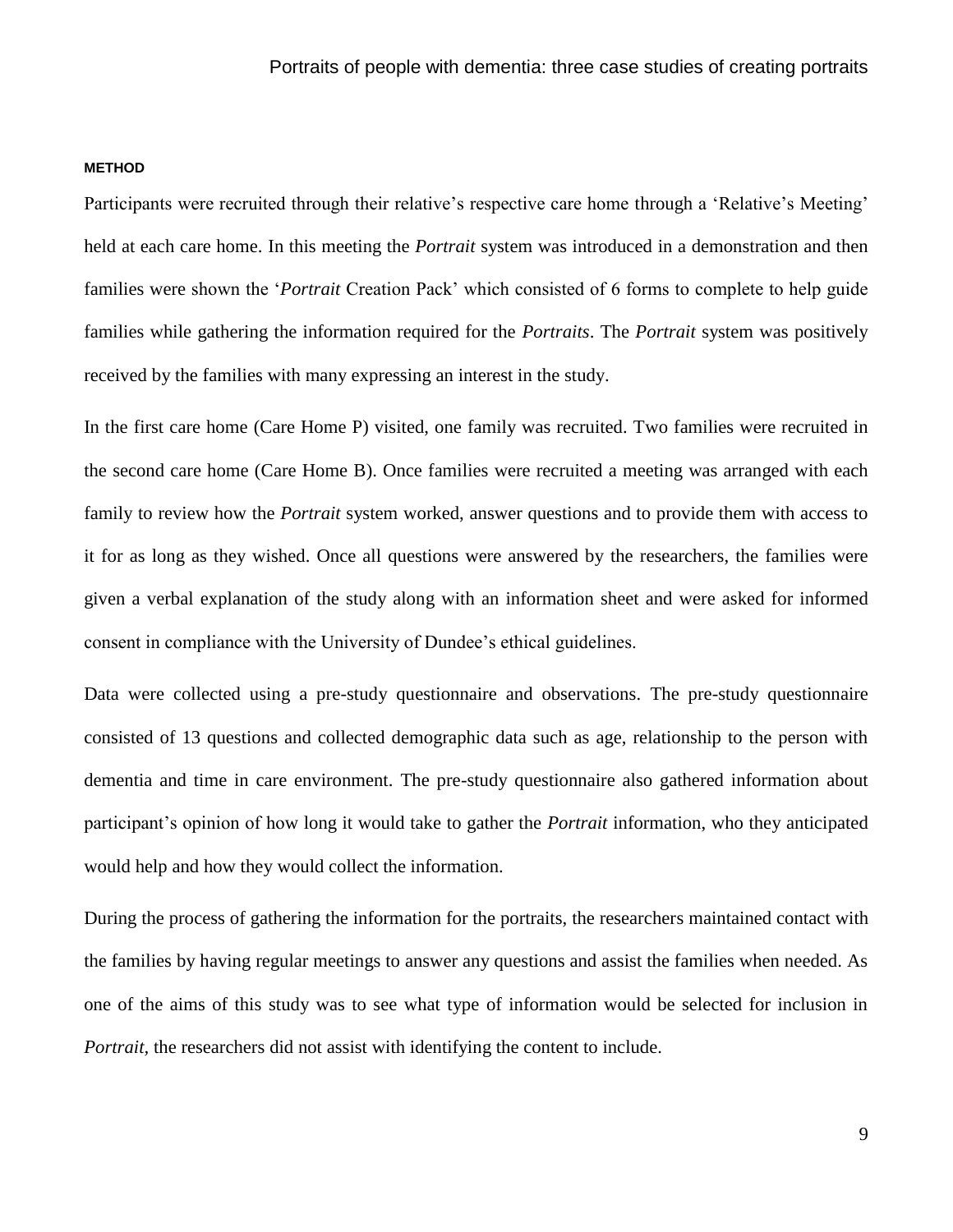Once the families had gathered all the content for the *Portraits* the researchers manually entered the information into the *Portrait* system. When completed, the final *Portrait* was shown to the families and any changes requested by the families were made. At this point the *Portrait* of their family member was considered complete.

#### **RESULTS**

#### **PARTICIPANT 1**

At the time of the study, Miss E was an 83-year-old Scottish female and had been living in the specialist dementia unit of Care Home P for 4 years. This was Miss E's only care environment. Miss E had been diagnosed with dementia for over 5 years. Her family described her as having late-stage dementia, stating that she no longer spoke, and rarely said random words.

Miss E's niece-in-law (V) consented to participate in the portrait creation and was the researcher's only contact from the family during the study. Miss E was never married and had no children but had been very involved in her two nephew's families. Her nephews and their wives were her main family carers and oversaw her care.

V was a retired female over the age of 60. She intended to complete the information for the *Portrait* in two or three sittings over a one week period with the help of other family members.

### **Portrait Creation Process**

The researchers visited V a total of 4 times during the process of gathering the information that lasted two months. V provided the *Portrait* information in sections, completing one section completely before starting another. Two of the meetings with V lasted over an hour (first and final) and two were very brief lasting only ten minutes when the researchers collected the completed information.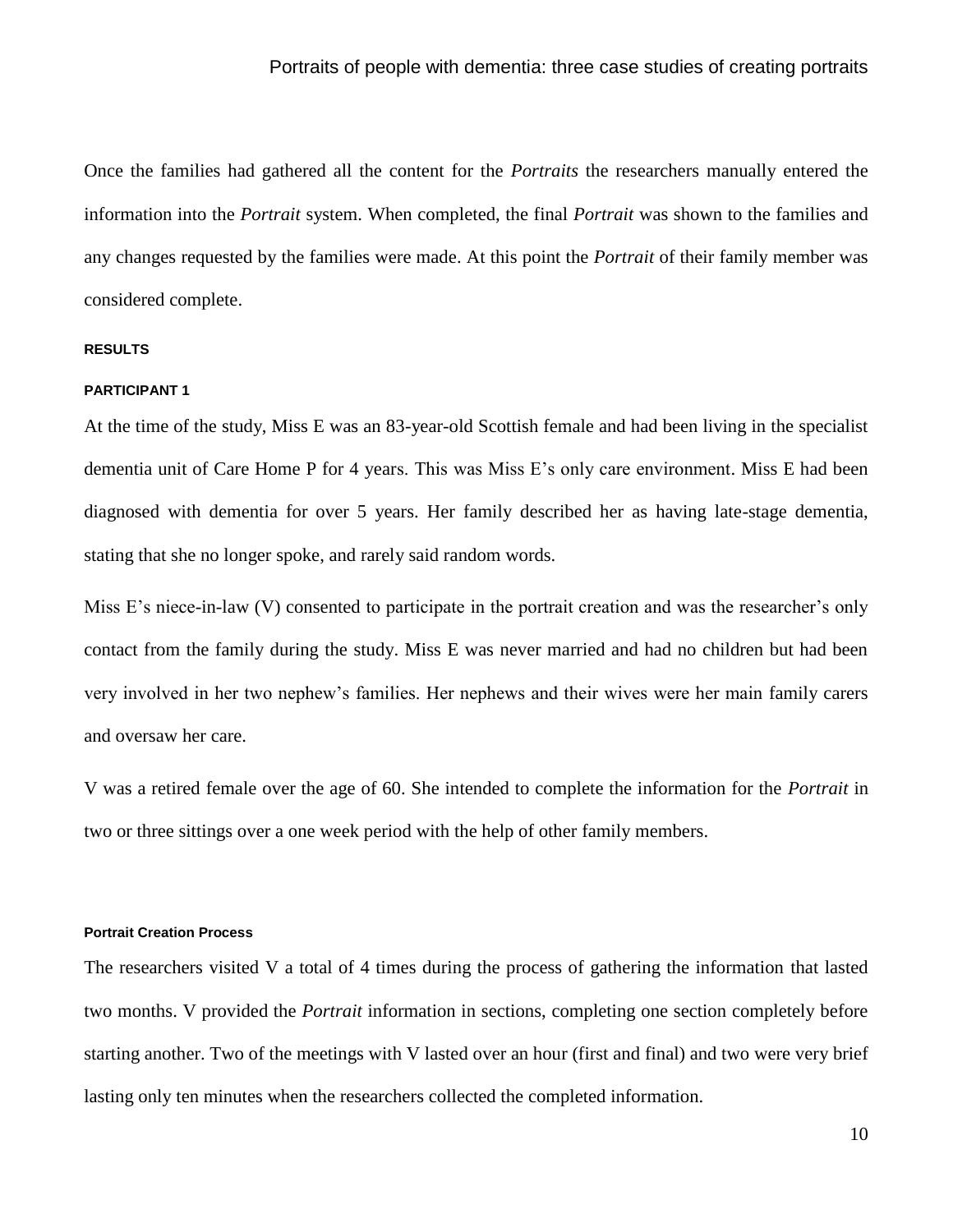V took over two months to complete the *Portrait*. V's family withdrew her from the care facility which translated into V being withdrawn from study. For this reason the completed *Portrait* was not able to be included in the Care Home Study. V stated that she found gathering the information enjoyable but spent a long time waiting for other family members to provide her with the photographs she wanted.

#### **PARTICIPANT 2**

Mrs. MM was an 86-year-old Scottish female and had been living in Care Home B for 3 years. This was the only care environment Mrs. MM had lived in. Prior to entry she was living with her husband at home. Mrs. MM had been diagnosed with dementia for over 5 years. Her family stated that she sustained two strokes seven years ago, when she was 78. This was followed by the onset of dementia and the loss of mobility. Mrs. MM's family visit her every other day, taking her out of the care home for the afternoon to go for a drive, picnic or dinner.

Mrs. MM's son (D) consented to participate and was the researcher's only contact from the family during the study. Mrs. MM was married and has two sons. D lived locally and visited every other day. Her other son visited regularly.

D was a male between the ages of 50-59. He was an author who worked from home. D intended to complete the information for the *Portrait* in sections and within two weeks. He did not intend to involve other family members.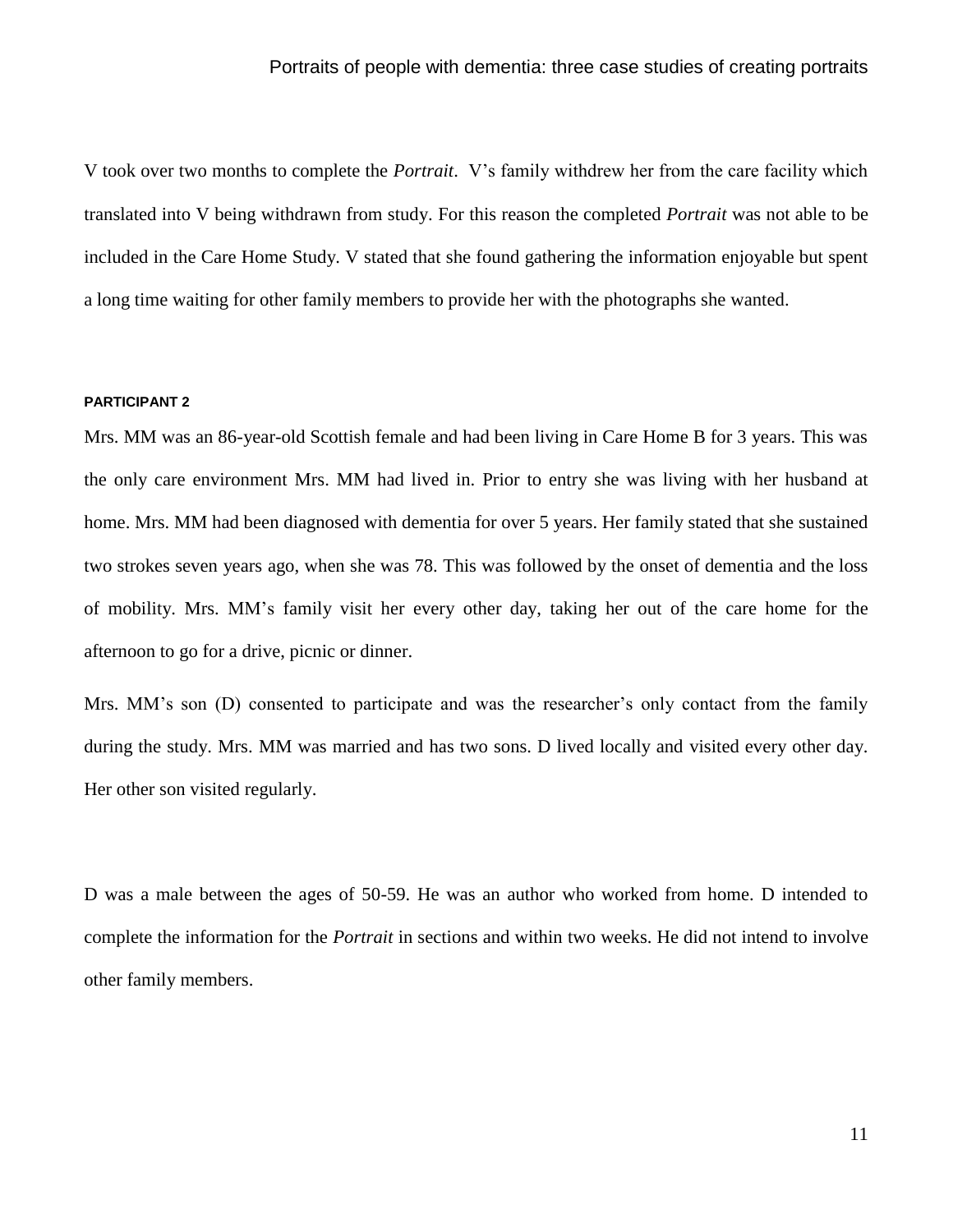#### **Portrait Creation Process**

The researchers visited D three times throughout the *Portrait* creation process, two before he began the *Portrait* creation process and then at the end when he had completed it. D preferred to contact the researchers through email.

D delayed working on the *Portrait* for about one month due to other commitments/priorities. D stated that once he made the decision to make gathering the *Portrait* information his top priority he was able to complete it easily within one day. He then emailed the entire package to the researchers.

D found gathering the information quite an easy task as Mrs. MM had been exceptionally organised. She kept diaries and sorted all of her photographs into albums with details of where the photographs were taken, when and with whom. For this reason D thought that identifying what events/topics to include was easy and was very confident that the information he provided was accurate. As a result of the quantity and quality of the information for Mrs. MM, a very full and detailed *Portrait* of Mrs. MM's life was created.

#### **PARTICIPANT 3**

Mrs. Ma was a 95-year-old Scottish female who had been living in the Care Home B for five years. This was Mrs. Ma's only care environment. Prior to entry Mrs. Ma was living on her own at home. Mrs. Ma did not have dementia but her family thought that helping care staff to learn more information about any resident was a good idea.

Mrs. Ma's granddaughter (T) consented to participate and was the researcher's only contact from the family during the study. Mrs. Ma had a large family with frequent visitors. Mrs. Ma was married but her husband had passed away; she had 4 children, 10 grandchildren and 15 great-grandchildren.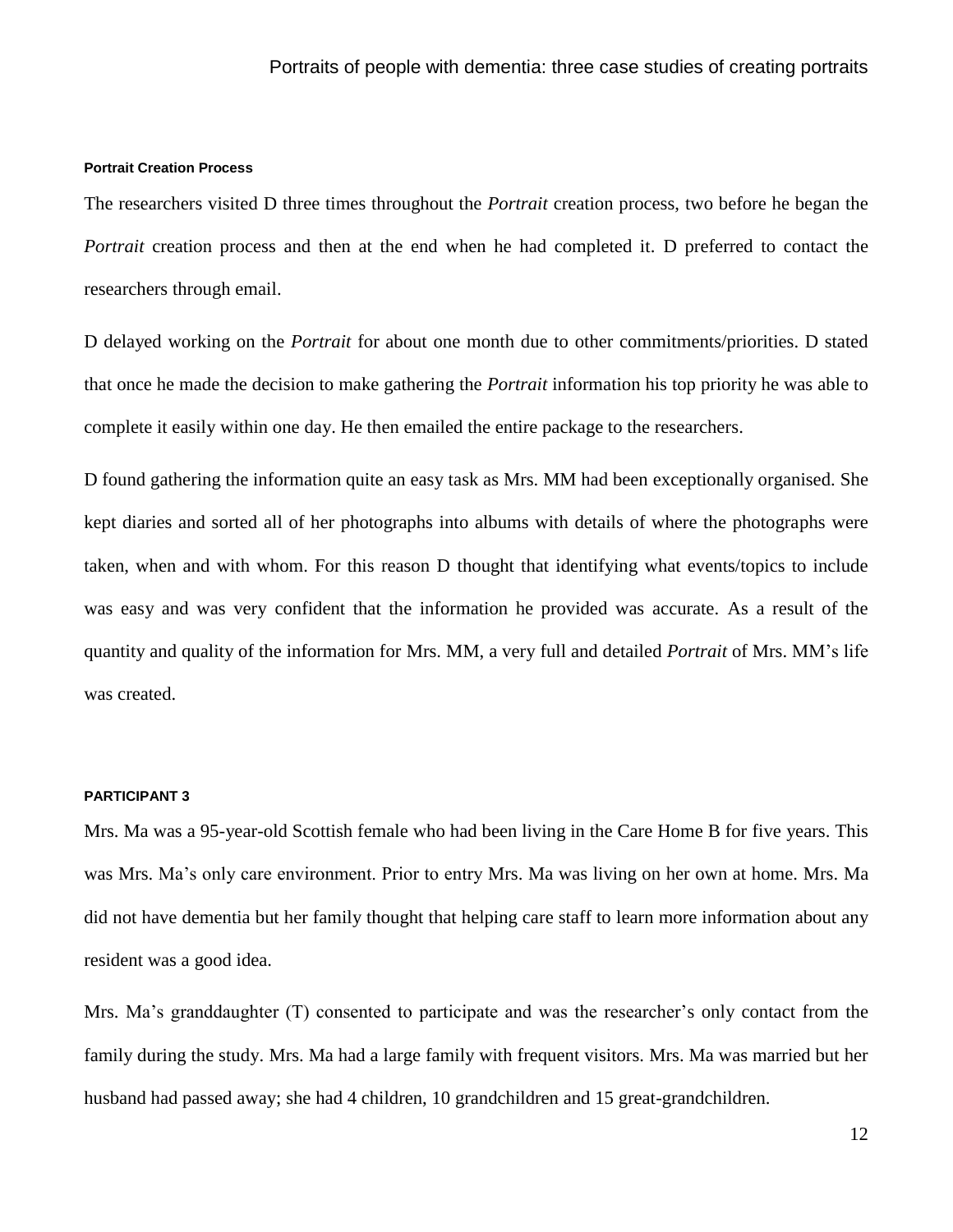T was a female between the ages of 30-39 and was working away from home Monday to Friday. T intended to complete the required information for the *Portrait* a section at a time by identifying photographs first, in between 1 and 2 weeks, with the help of her Mother (Mrs. Ma's Daughter) and Mrs. Ma herself.

#### **Portrait Creation Process**

The researchers visited T only three times throughout the *Portrait* creation process (Relative's meeting, once at home and once for the final demonstration). T preferred to communicate with the researchers via email.

T took two weeks to complete the process and emailed all of the required content as one large file. When viewing her completed *Portrait* T stated that she went through family photographs and identified the key points she wanted in the *Portrait*. Once these points were identified she discussed them with her mother and Mrs. Ma to confirm the information was desired and accurate.

T found collecting the information was an easy task and was able to collate all of the information at one time. Having the assistance of T's Parents and Mrs. Ma herself made the process of gathering the information simple and quick. T said that she found the process enjoyable as it allowed her family to remember many happy memories. T would strongly recommend making a *Portrait* to other families.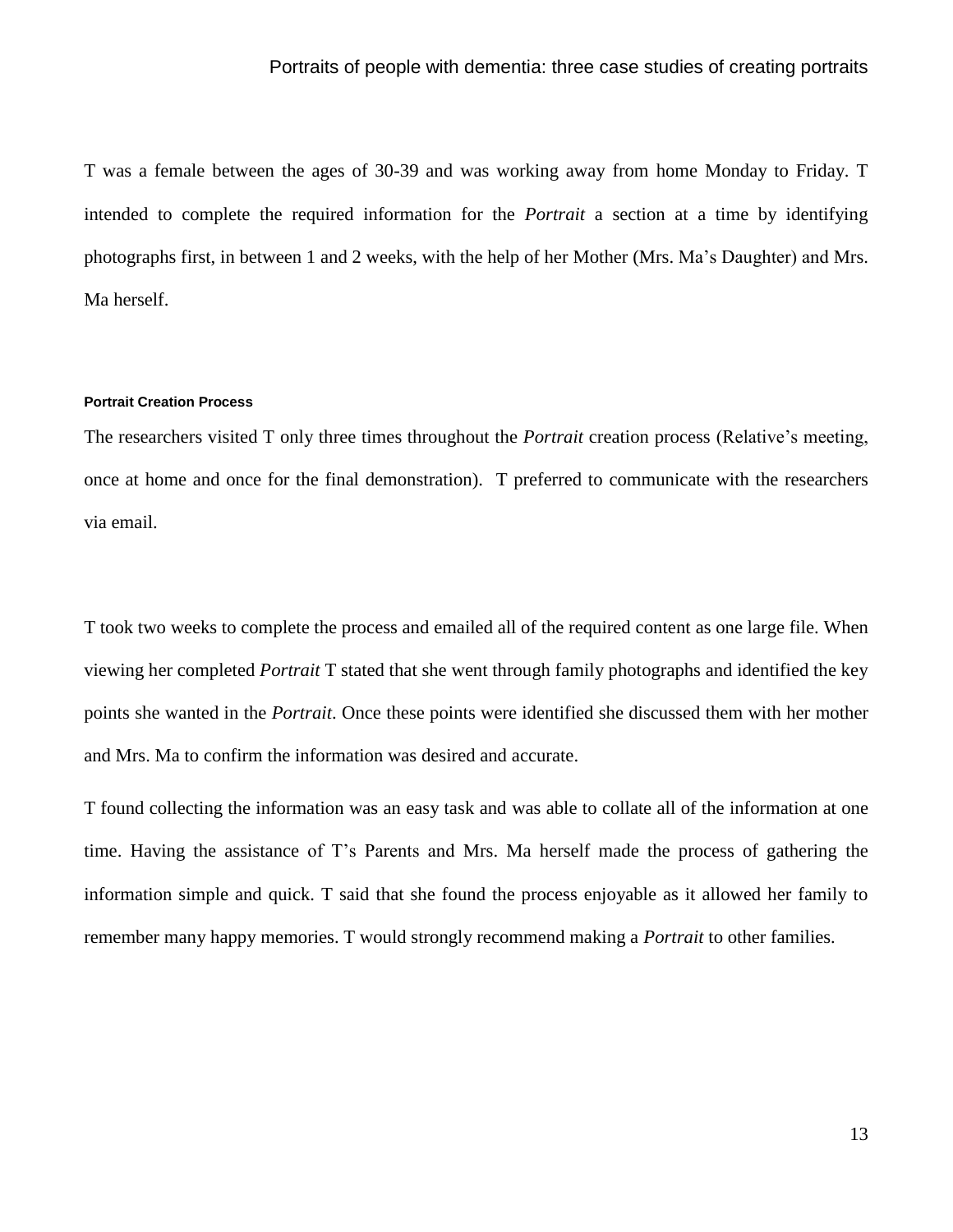# **DISCUSSION**

A main finding from these case studies is that it seems possible for families to create *Portraits* of their relatives within a relatively short period of time.

The information required for populating *Portrait* was gathered in different ways by each family with some selecting photographs and matching information and others identifying topics and matching photographs. The *Portrait* creation pack seemed to provide sufficient guidelines and support for collecting and collating materials that could be contained in a *Portrait*.

However, providing more immediate feedback as to how the information would be displayed in a *Portrait* was suggested to assist family member's motivation and identifying what is missing once the process begins. We noticed that every family had provided additional or 'spare' photographs or information during the creation process. If the family was able to create the *Portrait* on the computer directly while gathering the information they would have instant feedback and not need to collect extra, unnecessary materials. This is a step towards a simplified process and further studies are required to investigate the possible development of a method. The impact of *Portrait* on care workers has been investigated and reported elsewhere (Webster *et al*., 2010; 2011).

Previous studies such as *Multimedia Biographies* and *Biography Theatre* that involved the families of people with dementia in the process of gathering information found similar results (Massimi *et al.* 2008; Smith *et al.* 2009; Damianakis *et al.* 2009; Baecker *et al.* 2006). These studies reported that families found the process enjoyable, and a good opportunity to reminisce about past memories. They also suggested that it was feasible for families to develop a portrait of their relative's life. Gathering information for the *Portrait* system did not seem as lengthy as reported in previous studies. Other studies have reported a typical time was between one and two months (Massimi *et al.* 2008 and Smith *et*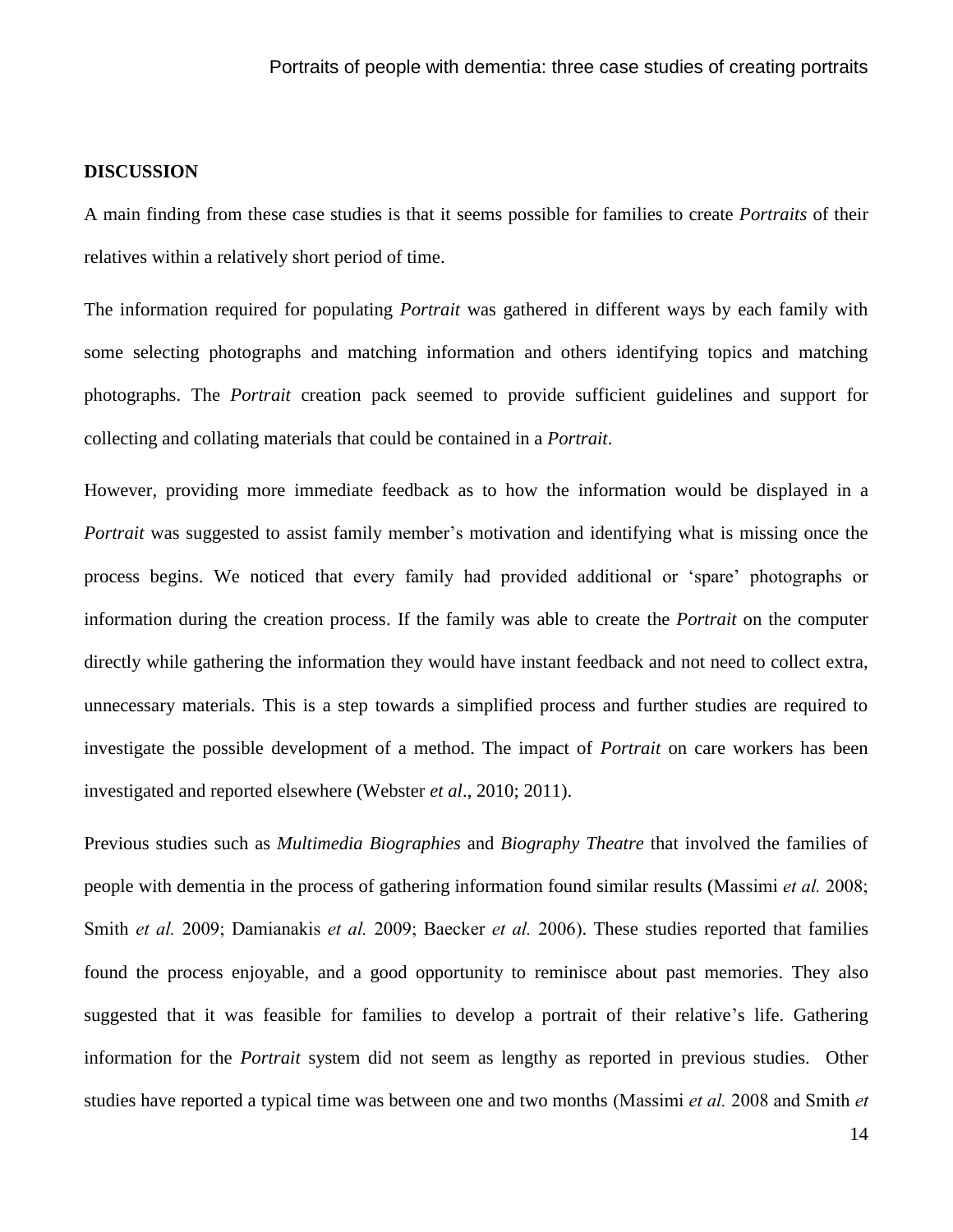*al.* 2009).One reason why there is a difference in duration for gathering data between *Portrait* and the *Multimedia Biographies* system is that *Portrait* only required a limited quantity of information and detail, while *Multimedia Biographies* and *Biography Theatre* projects required more detailed information and targeted a different audience (Massimi *et al.* 2008 and Smith *et al.* 2009). Also, the *Portrait* system in general did not actively involve the person with dementia as it was targeted at people with late-stage dementia who ethically could not consent to participate. As a result, family members were responsible for collecting and filtering the information; the issue of fatigue during the process for the person with dementia postponing the collection until another session was not a factor (Smith, *et al.,* 2009). It is uncertain as to how specific advantages and disadvantages of each system compare and would affect care practices in the long term. One future research direction would be to systematically compare the acceptance, use and impact of each type of system on family involvement in the care process, care worker procedures, processes, and attitudes.

Who would be involved in the collection process will depend fully on the family and person with dementias current situation and structure. The information included in the *Portraits* was all very different and unique in some topics, for example 'Please Note' contained preferences for some people and important family information for another. There was a similarity among participants for other topics, such as 'My Life Events' where childhood, working life and family was often discussed. Further research with families would possibly begin to identify more common patterns as to the type of information contained in the *Portrait* system.

How time consuming and difficult families find populating *Portrait* again depends on the situation of each individual family. Families with access to organised photo albums or diaries can identify the information easily and quickly. Whereas families who have "a box full of photographs" may find it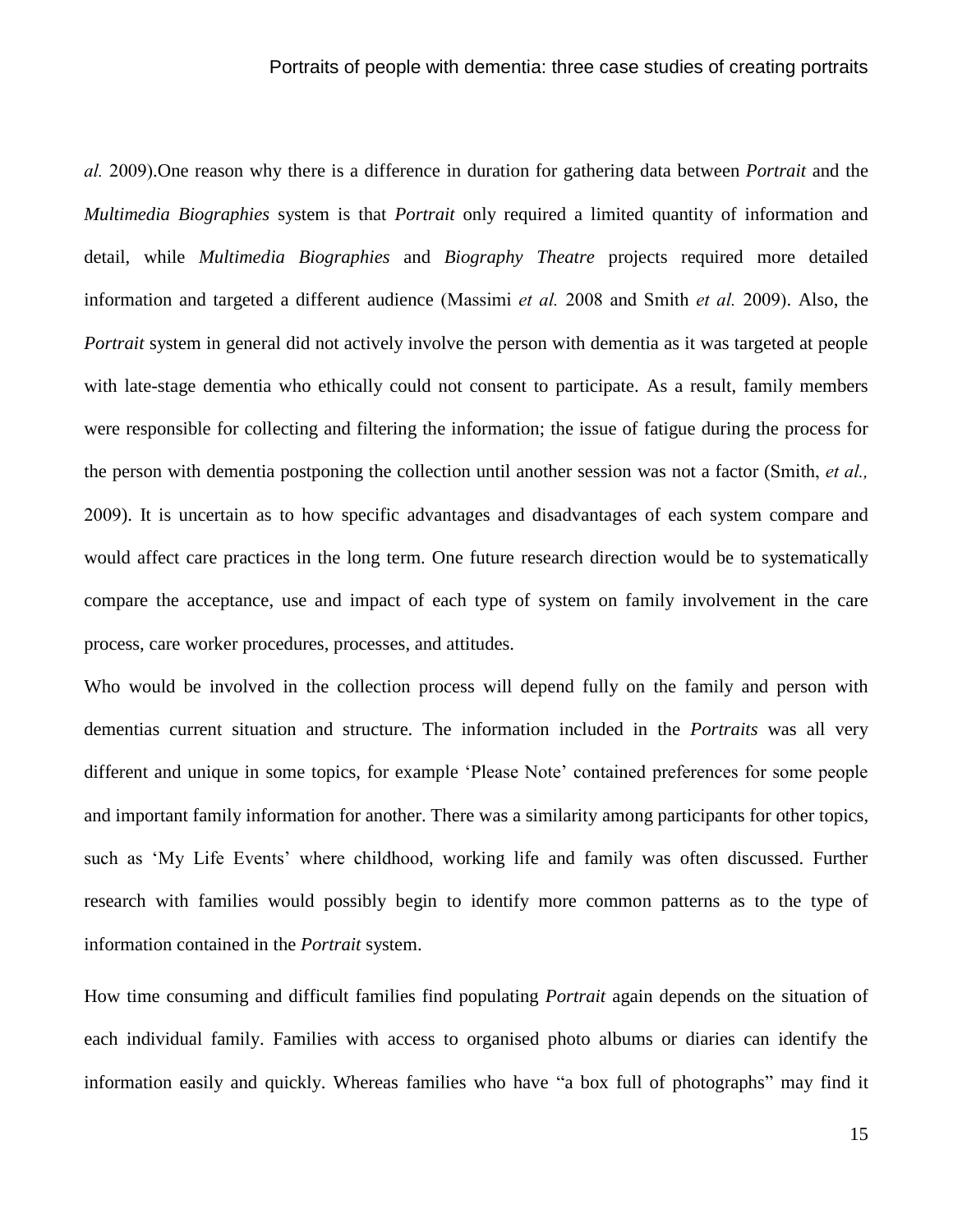more time consuming to sort through. Although there was a large variation in the time taken by each participant to gather the information for the *Portrait,* none of the participants stated that they found it a particularly difficult process. Waiting for information from other family members or having other duties and activities such as work, had the largest effect on how long the gathering of the *Portrait* information took, rather than families finding it a difficult or time consuming process.

#### **LIMITATIONS OF THE RESEARCH**

The small number of participants in this research is a clear limitation and we recommend further case studies involving families of people with dementia are required to create generalised processes that could be followed to help families when gathering the information for the portraits. The results, while suggestive, cannot therefore be considered representative of the entire industry. However, the case studies with families did provide initial indications of the potential benefit of the *Portrait* system and technology in care environments.

Also it is likely that all of the cases reported in this paper, the *Portrait* of a person with dementia was created by a family member, and we suggest that this would likely be the situation in future cases. We assumed that that the family's information about the person accurately represents his or her life and preferences, it could be that if the person were writing his or her own portrait some of the information would be different. In this respect, processes that seek to have persons newly diagnosed with dementia begin capturing important information about their lives could assist in mitigating this limitation and rely less on the family's input. It would also transfer responsibility for the content to the affected individual rather than delegating it to family members. Further research is required to examine how *Portraits* would change and how people with dementia would react to the task of creating a self-*Portrait*. *Portrait*  is not designed to be a static system but to be a dynamic system that can change with the person with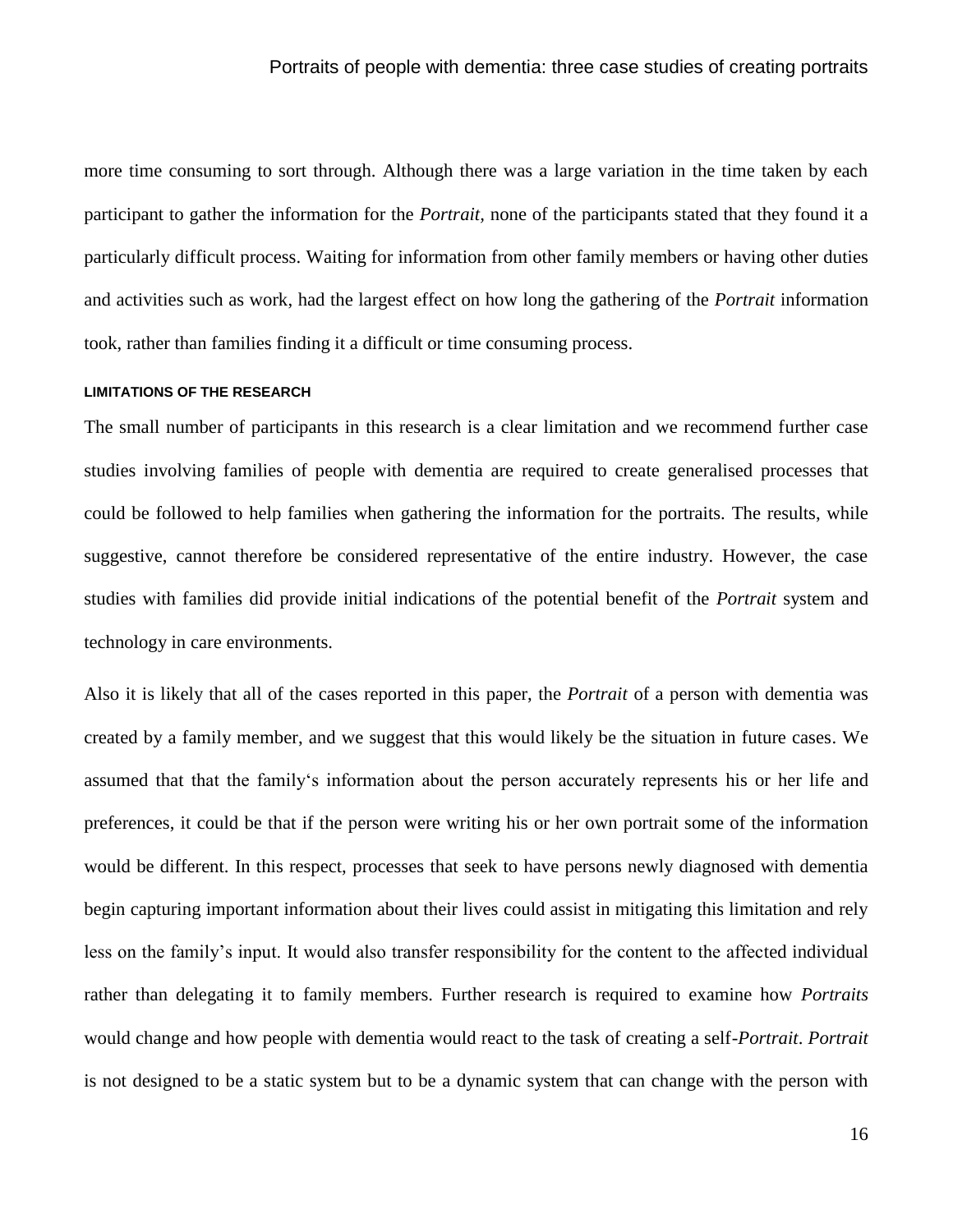dementia. *Portraits* effect as a person's identity possibly changes was not addressed in this study and needs to be investigated in detail with families and people with dementia.

# **CONCLUSION**

Through in-depth investigations with three families it was found to be possible for people to create *Portraits* of their relative's lives using specific topics such as key life events, preferences and hobbies or interests.

We found that families used different strategies for gathering information to populate *Portrait*. However, all three participant families were able to complete the process in about one month. The family that took two months had holiday in the middle of the process demonstrating it is possible to leave the process and come back to complete.. None of the families thought that the process was a difficult or time consuming, but balancing *Portrait* creation with other life events resulted in the one month average completion time. Families found the process enjoyable and a trigger for reminiscing.

Further case studies involving families of people with dementia are required to better understand the processes they use and whether there are any common patterns that could be used to make the process/system more efficient and provide generalised guidelines for families.

#### **ACKNOWLEDGMENTS**

We would like to thank Norman Alm, Gary Gowans, and Vicki Hanson for their contributions and stimulating discussions of this work. We also thank Gary for his design contributions to Portrait and we gratefully acknowledge all of the individuals who participated in the study. Funding for this research was provided by the School of Computing, University of Dundee and Balhousie Care Group.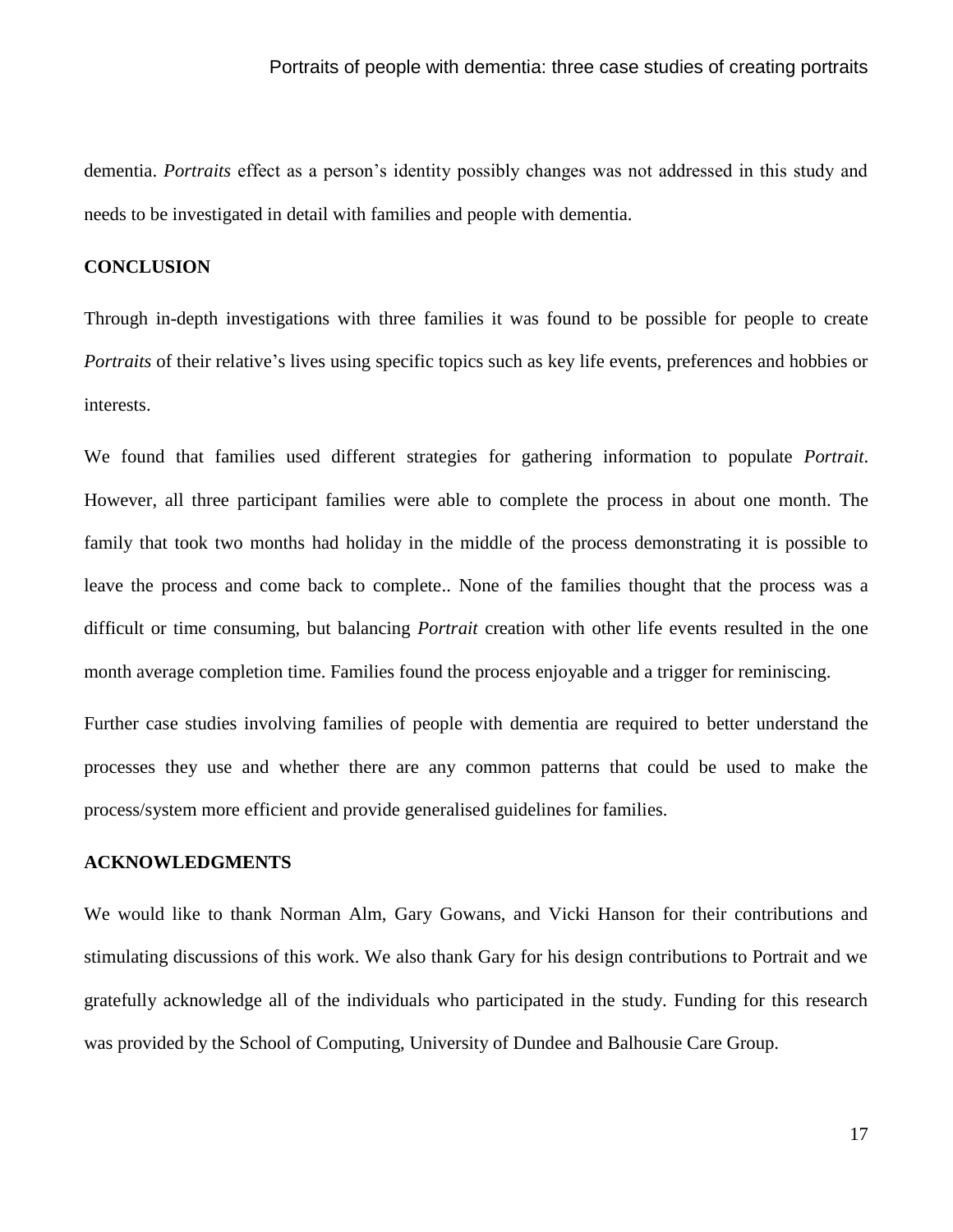# **REFERENCES**

- 1. Ward, R., Vass, A. A., Aggarwal, N., Garfield, C. and Cybyk, B. What is dementia care? Dementia is communication. *Journal of Dementia Care*, 2005; 13 (6), 16–9.
- 2. Ward, R., Vass, A. A., Aggarwal, N., Garfield, C., and Cybyk, B. A different story: exploring patterns of communication in residential dementia care. *Aging & Society*, 2008; 28, 629-651
- 3. Caris-Verhallen, W. Kerkstra, A. Bensing, J. The role of communication in nursing care for elderly people: a review of the literature. *Journal of Advanced Nursing*, 1997; 25, 915-933.
- 4. Burgio, L., Allen-Burge, R., Roth, D. L., Bourgeois, M. S., Dijkstra, K., Gerstle, J., Jackson, E., and Bankester, L. Come Talk With Me: Improving Communication Between Nursing Assistants and Nursing Home Residents During Care Routines. *The Gerontological Society of America*, 2000; 41(4), 449-460.
- 5. Armstrong-Esther, C.A., Browne, K.D. and McAfee, J.G. Elderly patients: still clean and sitting quietly. *Journal of Advanced Nursing* 1994; 19, 264—271.
- 6. Nolan, M., Grant, G. and Nolan, J. Busy doing nothing: activity and interaction levels amongst differing populations of elderly patients. *Journal of Advanced Nursing*, 1995; 22 (3), 528–38.
- 7. Vasse, E., Vernooij-Dassen, M., Spijker, A., Rikkert, M. O., and Koopmans, R. A systematic review of communication strategies for people with dementia in residential and nursing homes, *International Psychogeriatrics*, 2010; 22(02), 189-200.
- 8. Edberg, A. K., Sandgren, A. N. and Hallberg, I. R. Initiating and terminating verbal interaction between nurses and severely demented patients regarded as vocally disruptive. *Journal of Psychiatric and Mental Health Nursing*, 1995; 2 (3), 159–67.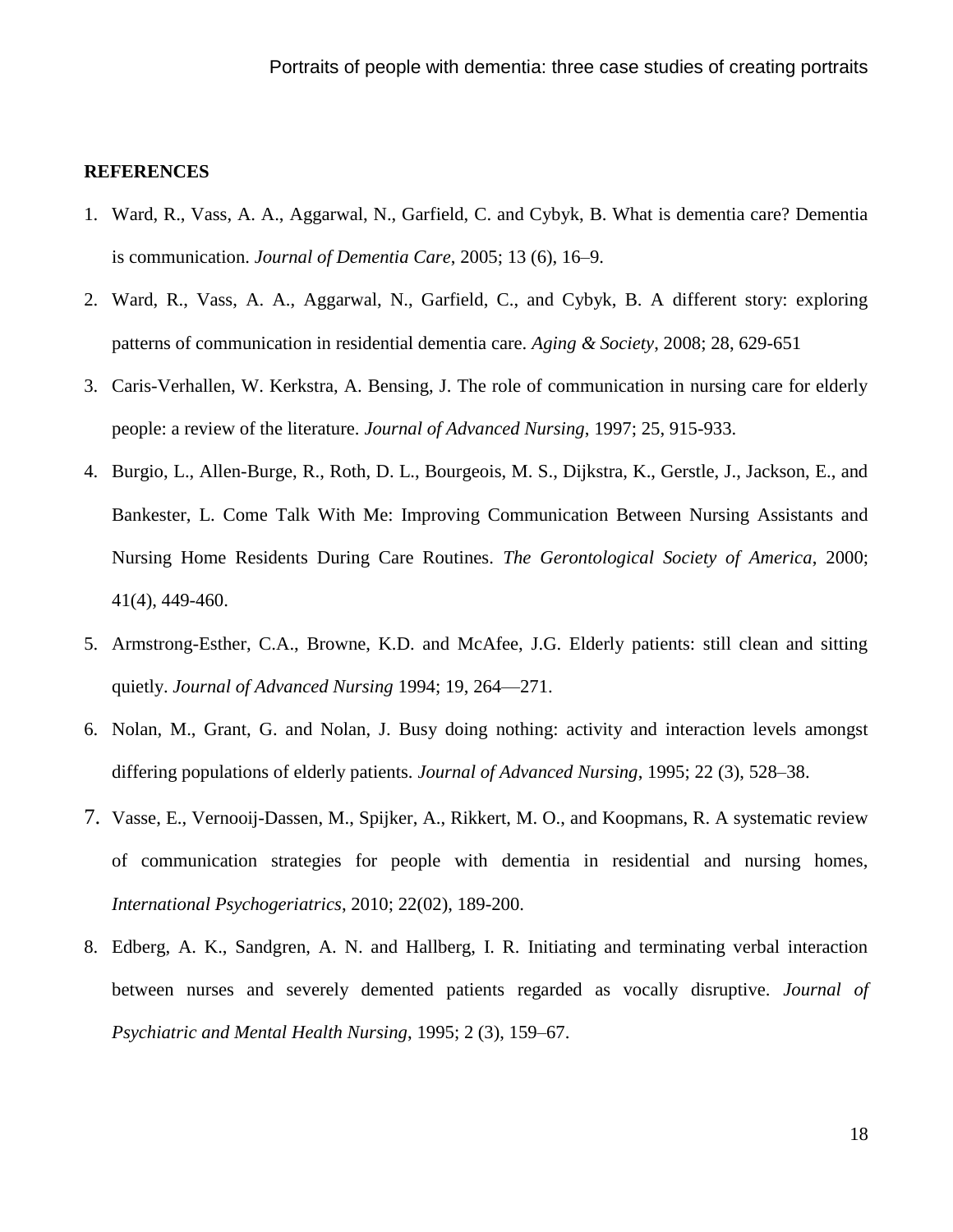- 9. Webster, G., Fels, D. I., Gowans, G., and Alm, N. Portrait: Portraying Individuality. *In: Proceedings Of The Computers Helping People With Special Needs, Part Ii: 12th International Conference, Icchp* 2010. Vienna, Austria, July 14-16, 2010.
- 10. Webster, G., Fels, D. I., Gowans, G., and Hanson, V. L. Portrait Of Individuals With Dementia: Views Of Care Managers. *In: Proceedings Of Hci 2011 (Newcastle, July 4 – 8, 2011), British Computer Society*, 2011; 331 – 340.
- 11. Brooker, D. What is person-centred care in dementia? *Reviews in Clinical Gerontology* 2004; 13, 215–222.
- 12. Kitwood, T. *Dementia Reconsidered: the person comes first*. Buckingham: Open University Press. 1997.
- 13. Timothy, D. Person-centred Dementia Care: A Vision to be Refined. *The Canadian Alzheimer Disease Review.*2003.
- 14. Marshall, M. The challenge of looking after people with dementia. *BMJ*, 2001; 323, 410–11.
- 15. Alm, N., Ellis, M., Astell, A., Dye, R., Gowans, G., Campbell, J. A cognitive prosthesis and communication support for people with dementia. *Neuropsychological Rehabilitation*, 2004; 14 (1/2), 117-134.
- 16. Bender, M., Bauckham, P., and Norris, A. *The Therapeutic Purposes of Reminiscence.* London: SAGE Publications. 1999
- 17. Davis, B.H., Spake, M.and Gray, T. When the picture talks: creating monogram booklets for spouses and friends. *Activity Directors Quarterly for Alzheimer's & Other Dementia Patients*, 2010; 11(2), 33-38.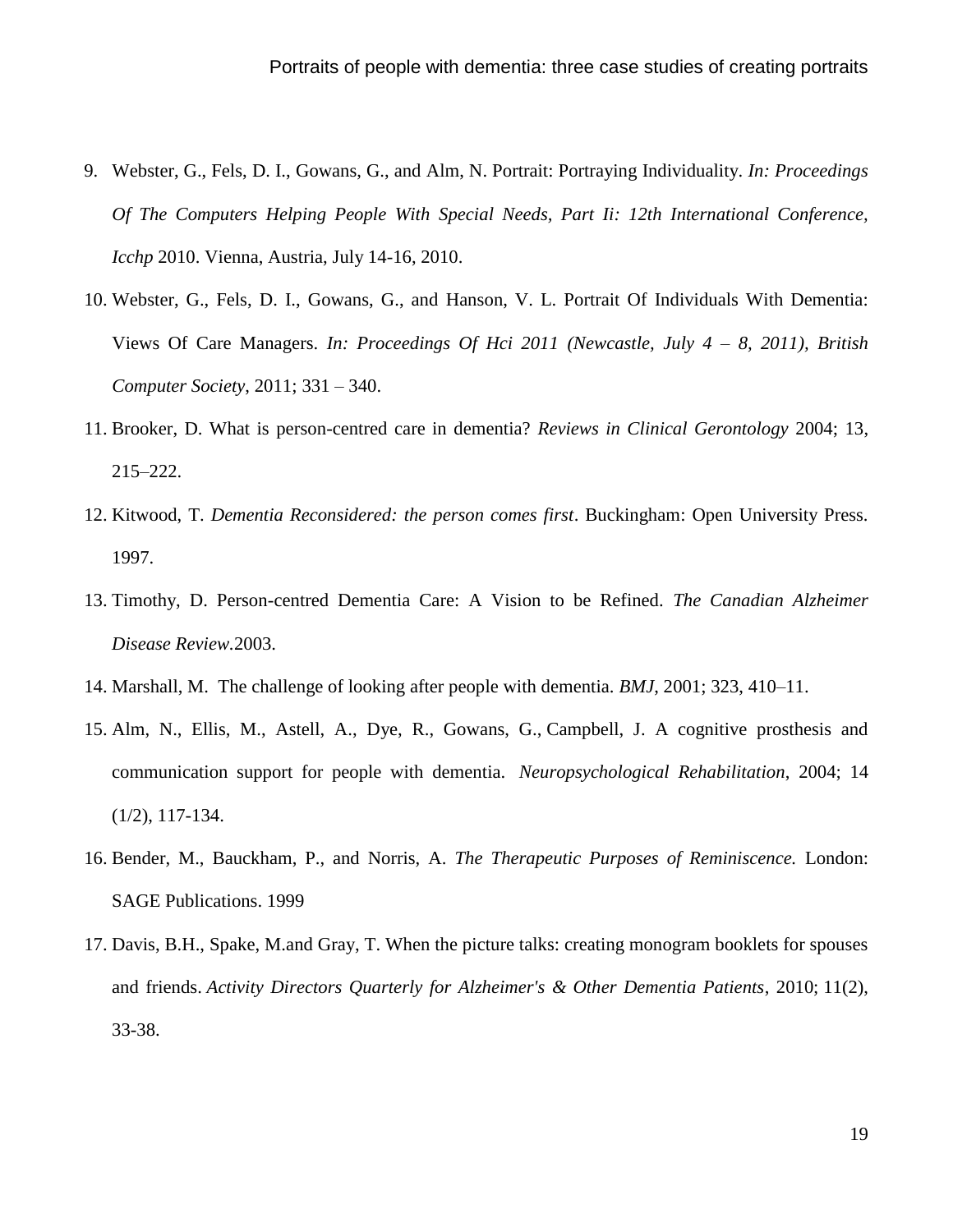- 18. Kennard, C. (2006) Life Stories. About Inc. [Website]. Available at: [<http://alzheimers.about.com/od/professionalresources/a/life\\_stories.htm>](http://alzheimers.about.com/od/professionalresources/a/life_stories.htm) Accessed: 3rd September 2008
- 19. Duncan, M. T., & Morgan, D. L. Sharing the caring: family caregivers' views of their relationships with nursing home staff. *The Gerontologist*, 1994; 34(2), 235–244.
- 20. Haesler, E., Bauer, M., & Nay, R. Factors associated with constructive staff-family relationships in the care of older adults in the institutional setting. *International journal of evidence-based healthcare*, 2006; 4(4), 288–336.
- 21. The Social Care and Social Work Improvement Scotland (Requirements for Care Services) Regulations. (2011). SI 2011/210, UK, Crown. 2011.
- 22. Alm, N., Dye, R., Gowans, G., Campbell, J., Astell, A., Ellis, M. A communication support system for older people with dementia. *IEEE Computer*, 2007; 40 (5), 35-41.
- 23. Smith, K. L., Crete-Nishihata, M., Damianakis, T., Baecker, R. M., and Marziali, E. Multimedia Biographies: A Reminiscence and Social Stimulus Tool for Persons with Cognitive Impairment. *Journal of Technology in Human Services*, 2009; 27(4), 287 - 306.
- 24. Damianakis, T., Crete-Nishihata, M., Smith, K. L., Baecker, R. M., and Marziali, E. The Psychosocial Impacts of Multimedia Biographies on Persons With Cognitive Impairments. *The Gerontologist*, 2009; 50(1), 23-35.
- 25. Baecker, R.M., Marziali, E., Chatland, S., Easley, K., Crete, M., and Yeung, M. Multimedia biographies for individuals with Alzheimer's disease and their families. *In Proceedings of the World Congress on Internet in Medicine (MEDNET).* 2006.